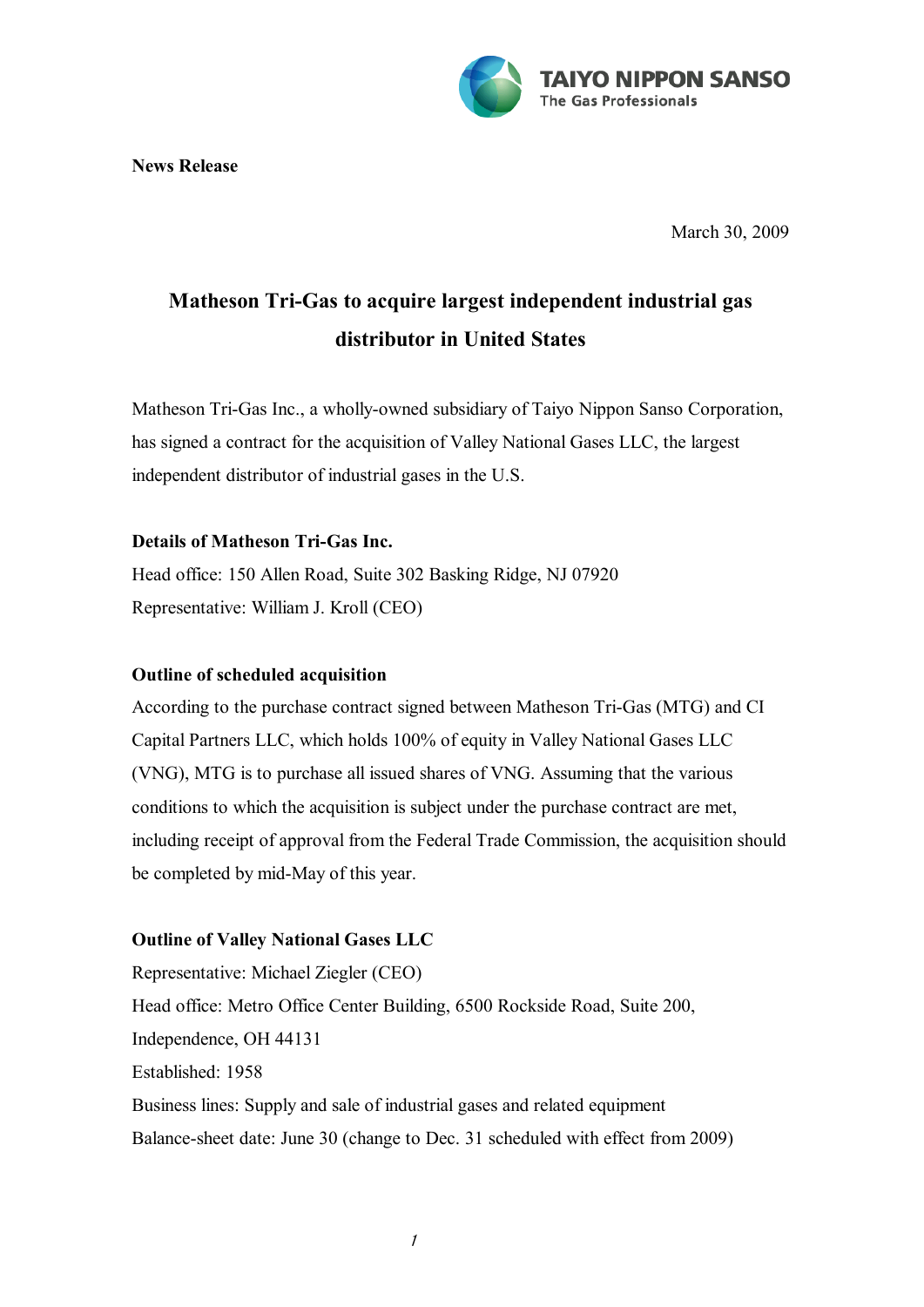

Employees: approx. 940

Number of business sites: 95 locations in 18 states

Net/ total assets and principal performance indicators

(US\$ million)

|                   | Estimates for 2008 calendar |
|-------------------|-----------------------------|
|                   | year (Note 1)               |
| Operating revenue | 313                         |
| <b>EBITDA</b>     | $62$ (Note 2)               |
| Net assets        | 392                         |
| Total assets      | 514                         |

Notes:

- 1. Simple sum of the latter half of the period ended June 30, 2008 and the first half of the current term ending June 30, 2009
- 2. One-time expenses are excluded from calculation. M&A expenses during the period are annualized.

## **Future plans**

Through the purchase of Valley National Gases, which possesses a strong marketing base in the U.S. Midwest and Northeast, the TNSC Group will acquire a launching pad for the eventual development of its industrial gases business across the entire continental United States. For this reason, TNSC plans to further expand VNG's business scale and to make continued efforts to improve its operational profitability. Specifically, TNSC will construct new air separation plants within VNG's operational area to provide fully integrated industrial gas services from production to sale, thereby establishing a marketleading position in those regions.

We also plan to expand our specialty gases operations and helium operations, including the construction of helium filling stations, and to optimize our production control system within those areas. Through the acquisition of VNG, we intend to begin a process of aggressively expanding our marketing activities throughout the United States, and to raise the efficiency of our industrial gas operations in that country as a whole.

We are confident that this acquisition will produce operational synergies that will lead to increased earnings in the amount of approximately US\$18 million per annum.